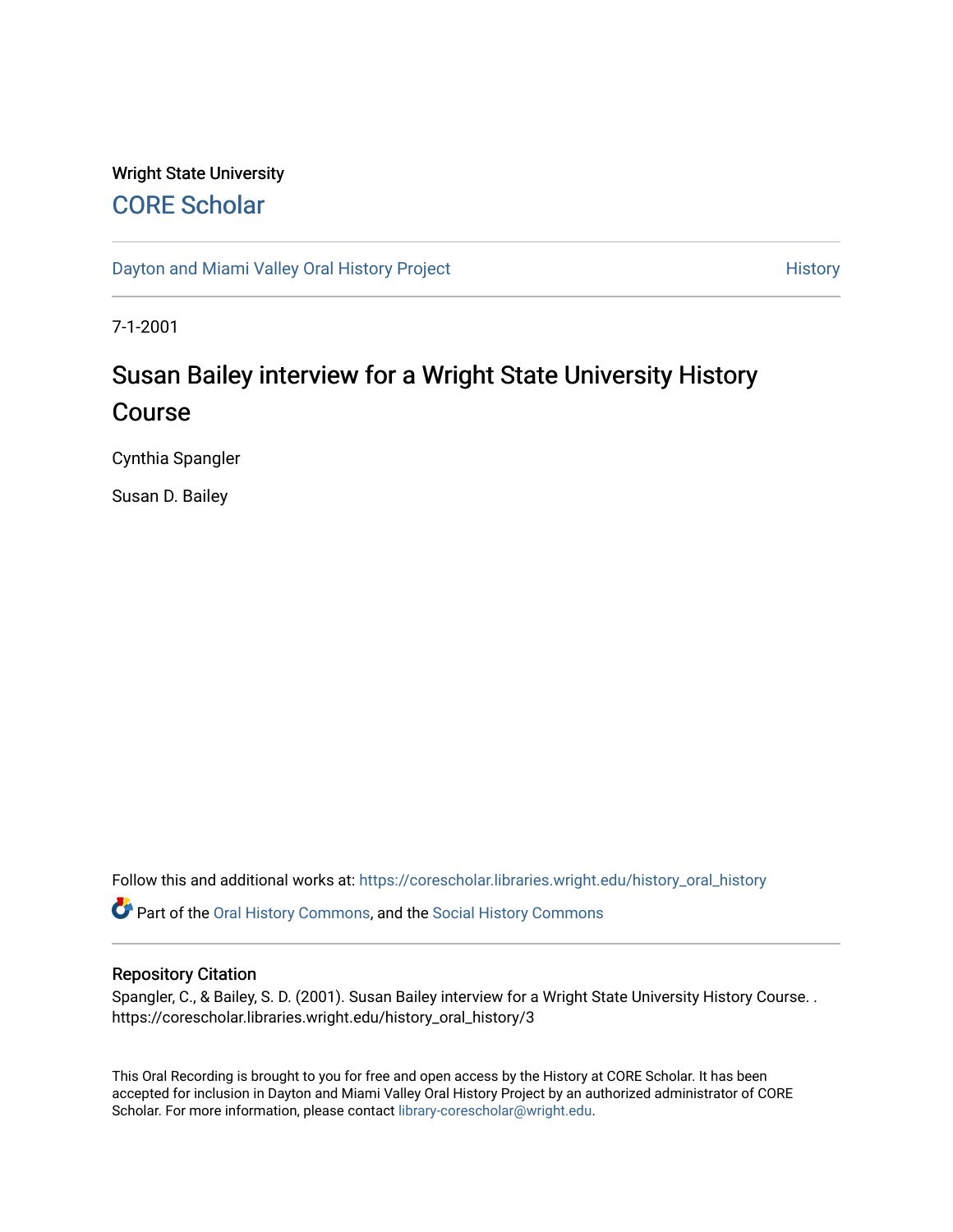#### Susan Bailey

 $\overline{r}$ 

C.S. Where did you go to high school?

S.B. Barnersville, Ohio.

C. S. What kind of neighborhood did you grow up in?

S.B. I don't know how to explain that, its you know, small town. It's all one neighborhood. You know it's not, we were kind of up on a hill west of town. Small town, Five thousand.

C.S. Thinking of your high school years and your early twenties, what did you do for fun back then?

S.B. (Laughs) Well, in high school, we cruised around in cars, looking for guys to talk to. We sat in the local restaurant and drank cokes and ate French fries or potato chips, I don't remember which, probably potato chips. Uh, we square danced. Square dancing on weekends was big, everybody, that was the social thing to do in this town. Early twenties, sailed, especially in Cleveland, you mean when I was out of college? I did a lot of sailing. Went to movies, picnics, driveins. Always took picnics to the drive-ins. We did clam bakes and cook outs, as soon as I was out of college. There was a lot of partying centered around eating, cooking out, sailing, and drinking. Yeah, you know that's, and I went to concerts and plays with groups of people and with dates. That's when I was living in Cleveland at the time. And there was lots going on culturally in Cleveland at that time.

C.S. This may be the same question, what did you do on dates?

S.B. What did we do on dates? Movies and concerts, out to eat, same things I do now, if I had a date (laughs). Went for drives, we used to go for drives and park and neck when I was in high school. Drive on all the country dirt roads around town,

C.S. Where did you go to see movies?

S.B. Oh, little theaters, we had two in my hometown. One that only had movies on Friday and Saturday nights. And the other one always had a Western on Saturday afternoons so you could go see a Western on Saturday afternoon and then you go to another movie on Saturday night and then you'd go to the other movie on Friday night. So you went to three movies on the weekend. If it was something you wanted to see. Or drive-ins. The theaters were really small, nice, cheap, ten cents. The movie in my college town was a small movie and there was a drive-in, in fact there were two drive-ins not far from college. We went to drive-ins a lot. In the late spring and in the fall.

C.S. Who were some of your favorite actors and actresses?

S.B. Ester Williams, uh, Fred Astaire, Ginger Rogers, Howard Keel. I'm thinking maybe, Rory Calhoun. Bergman was really later, maybe. I don't remember. All the western stars, and I mean Lash Larue, Gene Autry, Roy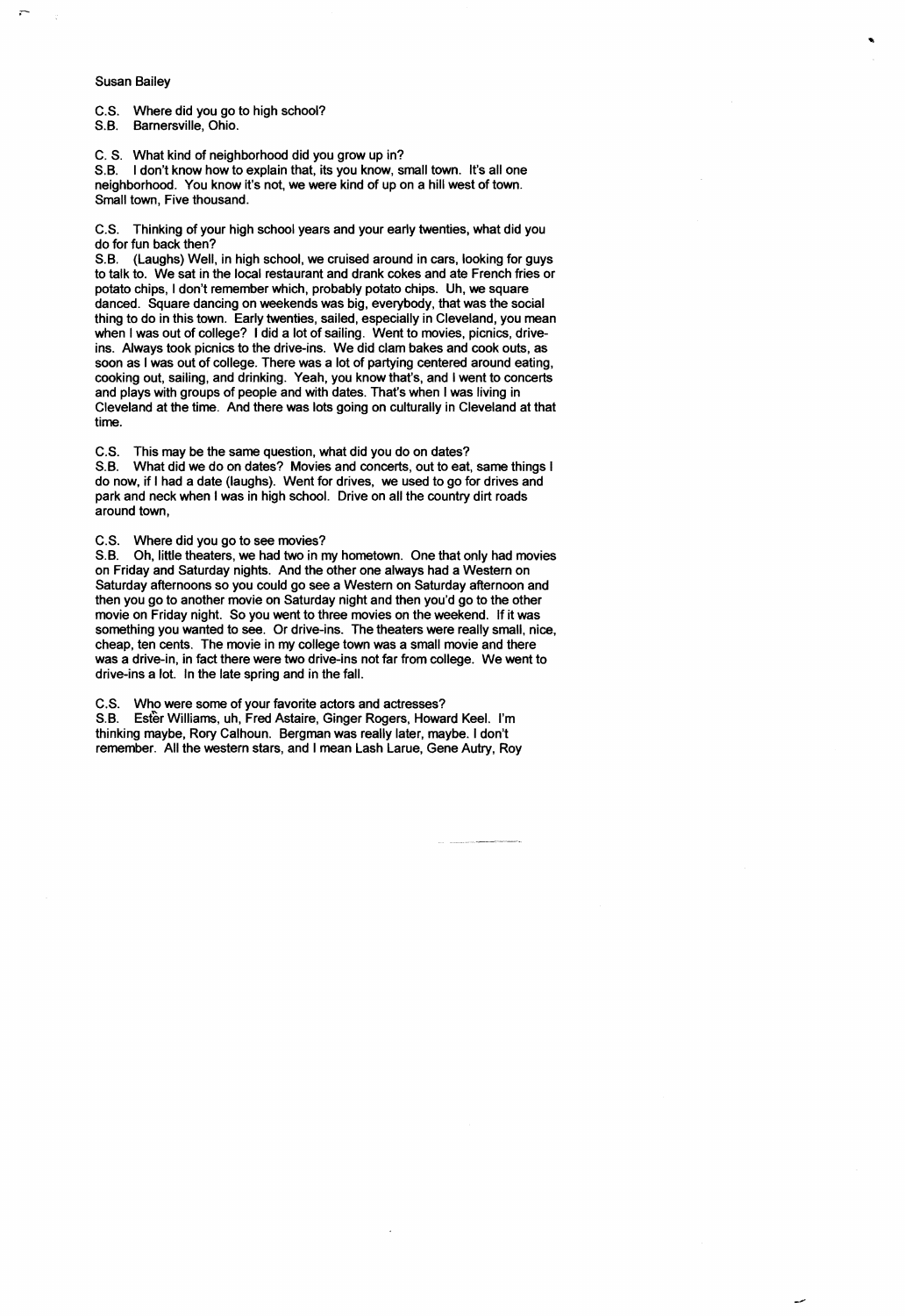Rogers, Richard Widmark, oh yeah, big on Richard Widmark, John Wayne, Tom Mix, I can't remember. Usually we saw musicals on weekends and a western ...

#### C.S. Where did you like to shop?

 $\sim$ 

 $\ddot{\cdot}$ 

S.B. Department stores in Wheeling West Virginia, and in Columbus, Lazarus. We'd make a big trip to Columbus just to go to Lazarus. We'd shop at Coffman's in Pittsburgh and Horne's in Pittsburgh. And Stone and Thomas in Wheeling. And then a couple of little women's specialty stores and then there were a couple of really nice women's specialty stores, in of all places, Cambridge, Ohio. We had probable three little women's stores in our little town. You know you could but blouses and skirts and dresses and underwear. But if you wanted anything special, something everybody else wouldn't have, you'd go out of town.

#### C.S. What fashions were popular?

S.B. Peter Pan collar blouses, blue jeans, long white shirts, circular shirts, skirts were like a full circle and were long and we wore saddles and bobby and socks, straight up, usually not rolled down, wore them straight up. Wore penny loafers. Plaid, plaid skirts, plaid pants. The dresses we wore, nearly all the dresses had flared skirts or some were just flared out, they weren't gathered at the waist or anything. I'm trying to remember all those dresses. I think probably I had one black sheath dress, a black silk dressy sheath for funerals and things. And it was sophisticated!

#### C.S. What kind of music did you listen to?

S.B. Really early rock and roll, Elvis, You know I can hear the music, but I can't think of who all the people singing it were. I don't know who else was singing when Elvis was singing. You know I would go to dances, we had dances and they were like record hops and I remember listening to all that stuff but I never bought that stuff because the only music I ever bought was classical music. I still have my 45's record collection fro high school. Somebody ought to find that interesting. Chubby Checker was more like in my early twenties, maybe mid twenties. I remember doing the twist maybe two or three years after I got out of college, was when we started doing that. Before that was jitterbugging.

C.S. Did you listen to any of the Big Bands? Was that still popular?

S.B. Yeah, you know I think it was. And my mother really loved it. She liked Guy Lombardo, Benny Goodman, Harry James, Lawrence Welk, but I wasn't crazy about that that music.

### C.S. What did you do for entertainment at home?

S.B. Read, played cards, played board games. Almost, what do you do on a rainy day? Because our whole neighborhood on the hill played together. We had a range of about seven or eight years and we played cards together and we played Parcheesi, Monopoly and Canasta. We played kick the can. We played Hid and Seek when we were still in high school. Our whole big gang of kids.